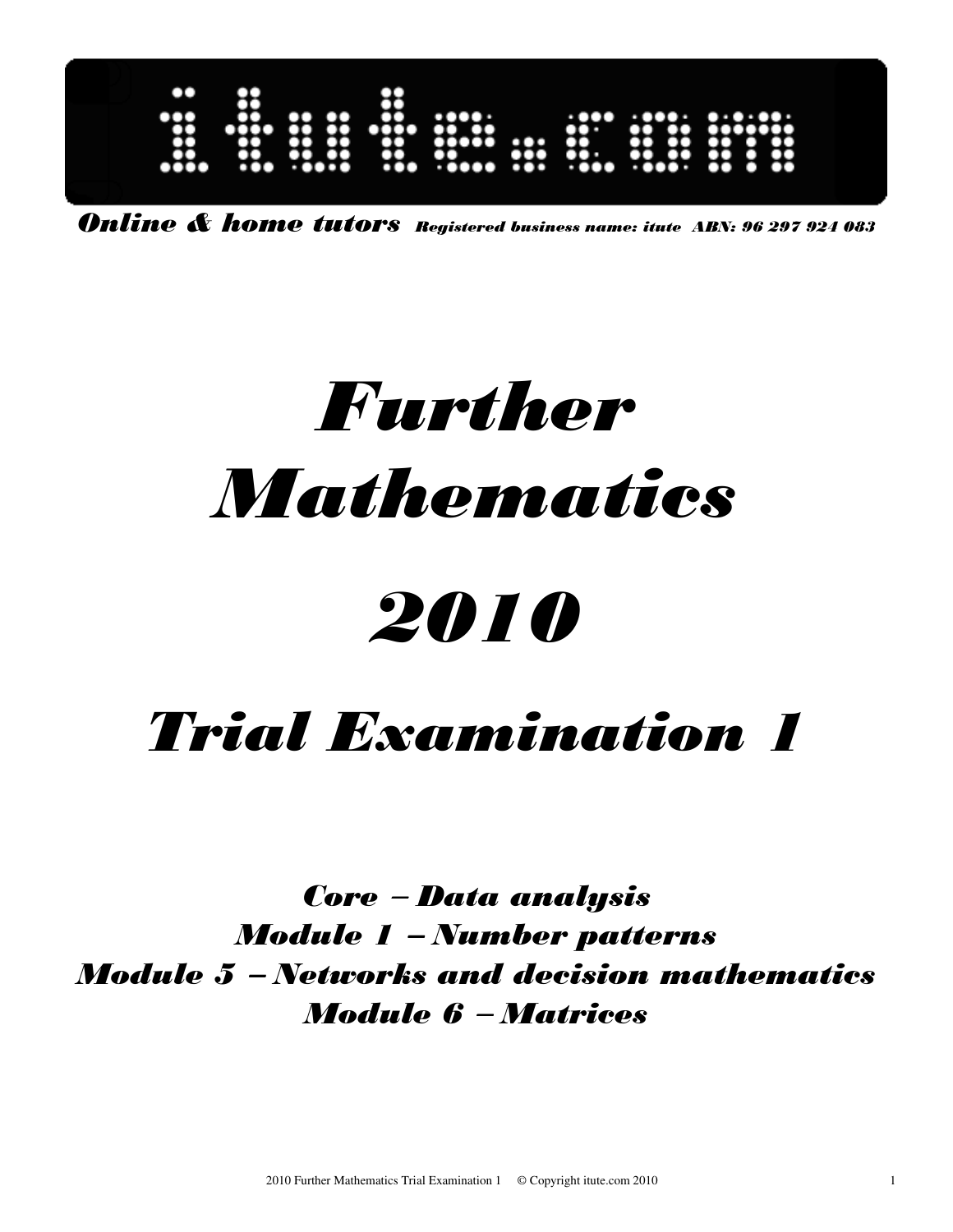# **SECTION A Instructions**

Answer **all** questions A correct answer scores 1, an incorrect answer scores 0. Marks will **not** be deducted for incorrect answers. **No** marks will be given if **more than one** answer is completed for any question.

#### **Core** − **Data analysis**

*The following information relates to Questions 1, 2 and 3* 

**Population structure,** Age and sex **-** Australia **-** 1989 and 2009



(http://www.abs.gov.au/Ausstats/abs@.nsf/mf/3201.0)

#### **Question 1**

The modal age class interval of Australians in 2009 was

- **A.** 15 19
- **B.** 25 29
- **C.** 35 39
- **D.** 45 49
- **E.** 85<sup>+</sup>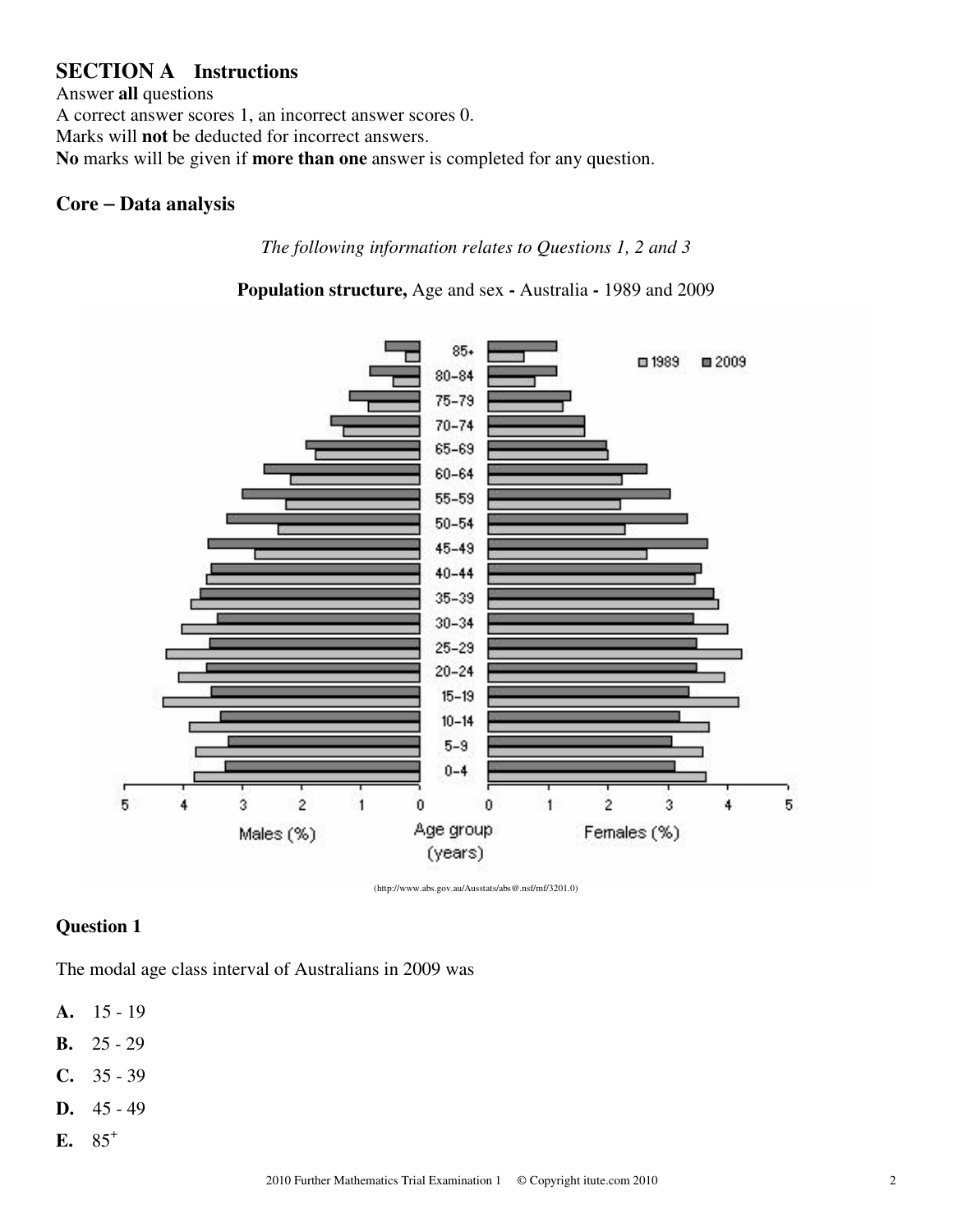In 2009 the proportion of Australians aged 80 or more was closest to

- **A.** 3.5%
- **B.** 3%
- **C.** 2.5%
- **D.** 2%
- **E.** 1.8%

#### **Question 3**

Which one of the following statements is true?

- **A.** The median age of Australians in 1989 was the same as the *average* age of Australians in 1989.
- **B.** The median age of Australians in 2009 was the same as the *average* age of Australians in 2009.
- **C.** The median age of Australians in *1989* was the same as the median age of Australians in *2009*.
- **D.** The median age of Australians in *1989* was greater than the median age of Australians in *2009*.
- **E.** The median age of Australians in *1989* was less than the median age of Australians in *2009*.



(http://www.abs.gov.au/Ausstats/abs@.nsf/mf/3201.0)

Between 1989 and 2009 the average annual increase in the *number of Australians aged 65 years or more* was closest to

- **A.** 0.05
- **B.** 0.5
- **C.** 50000
- **D.** 500000
- **E.** 2900000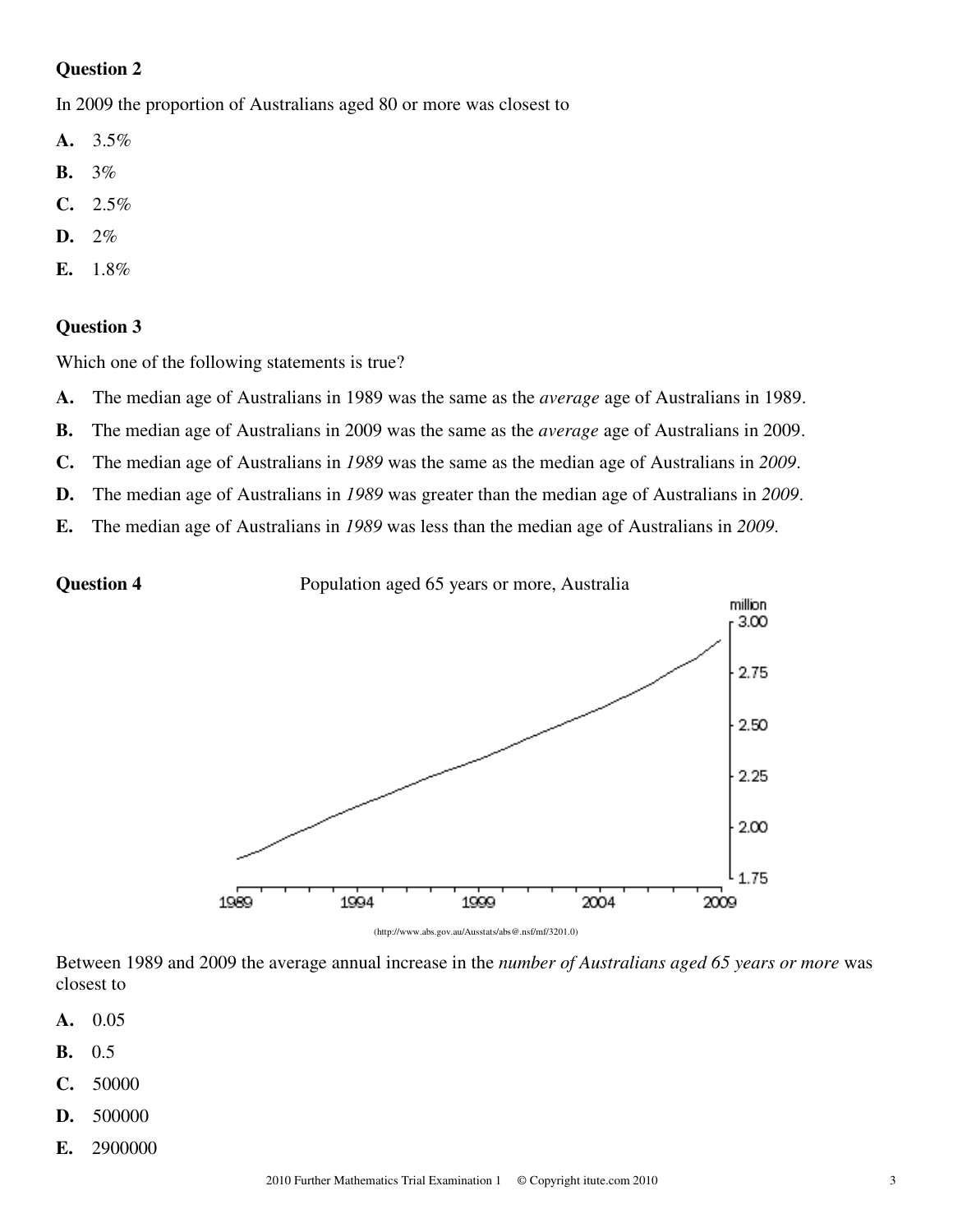

# **2006 Census of Population and Housing Victoria (State) HOURS WORKED per week**

**Count of employed persons aged 15 years and over** 

|                | <b>Males</b> | Females   | Persons   |
|----------------|--------------|-----------|-----------|
|                |              |           |           |
| None           | 37,525       | 44,970    | 82,495    |
| $1 - 15$ hours | 83,294       | 179,590   | 262,884   |
| 16 - 24 hours  | 57,511       | 147,339   | 204,850   |
| 25 - 34 hours  | 69,555       | 145,314   | 214,869   |
| 35 - 39 hours  | 198,182      | 170,736   | 368,918   |
| 40 hours       | 278,077      | 160,971   | 439,048   |
| 41 - 48 hours  | 169,778      | 82,505    | 252,283   |
| 49 - 60 hours  | 293,700      | 91,509    | 385,209   |
| <b>Total</b>   | 1,187,622    | 1,022,934 | 2,210,556 |

#### **Question 5**

The shape of the distribution of hours worked for females is described (choose the **BEST** alternative) as

- **A.** asymmetric
- **B.** symmetric
- **C.** negatively skewed
- **D.** positively skewed
- **E.** positively skewed with outliers

#### **Question 6**

The average number of hours worked per week by a Victorian aged 15 years or over in 2006 was closest to

- **A.** 29
- **B.** 31
- **C.** 32
- **D.** 34
- **E.** 38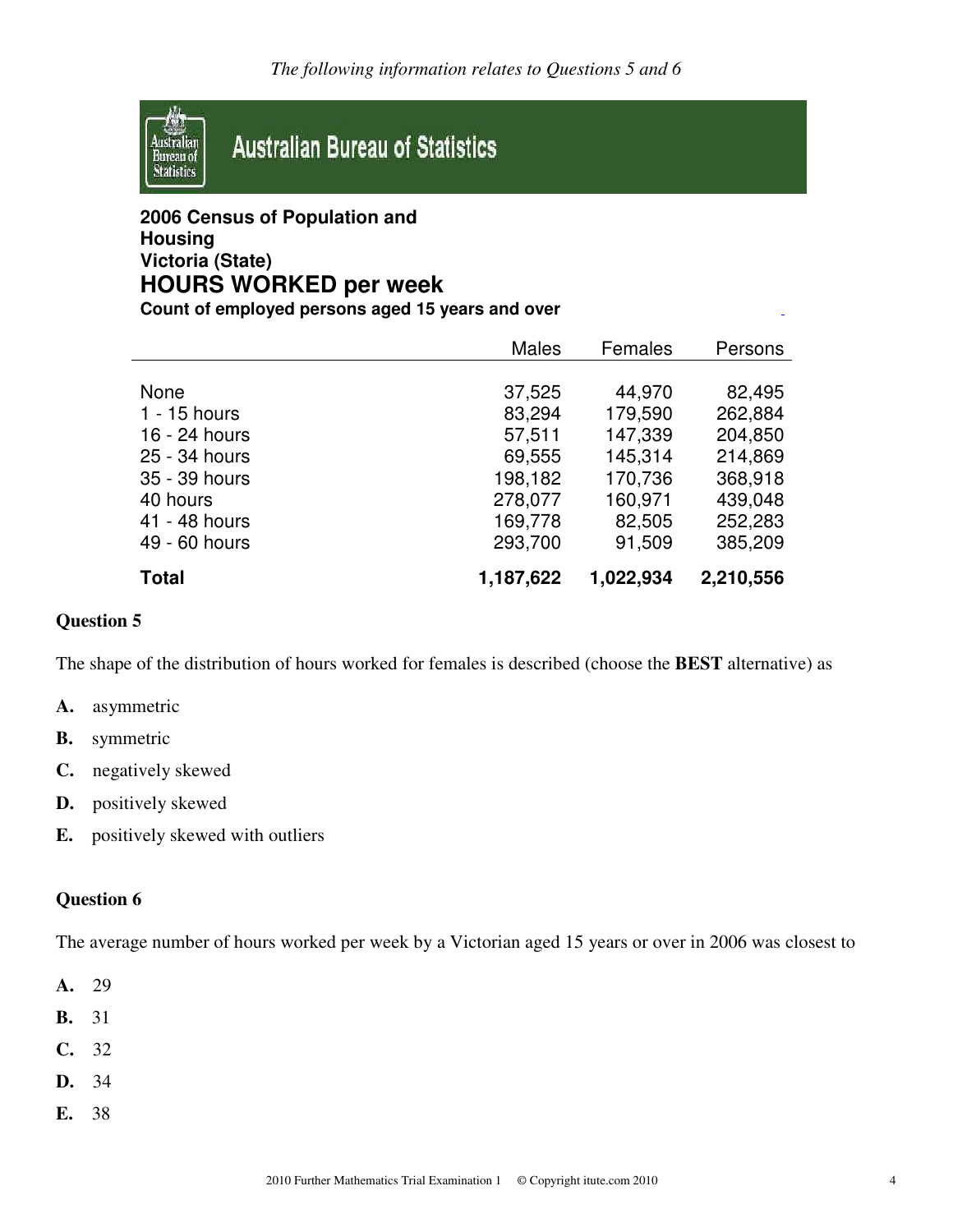

The Pearson's correlation coefficient *r* is closest to

- **A.** 0.2
- **B.** 0.4
- **C.** 0.5
- **D.** 0.6
- **E.** 0.8

#### **Question 8**

The 3-median regression line for the set of data is closest to

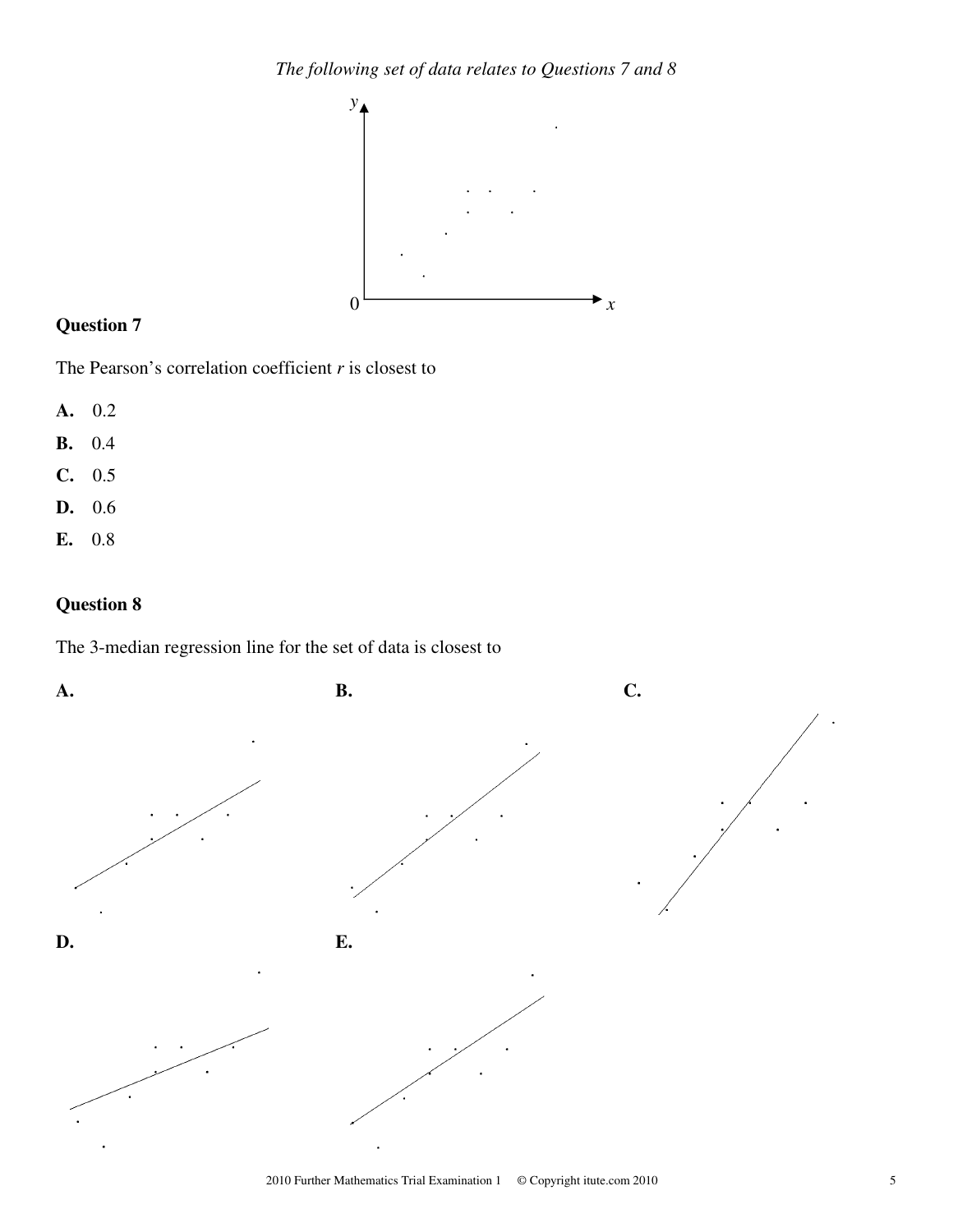

Which one of the following graphs would be close to linear?

- **A.** *y* versus  $\log_{10} x$
- **B.**  $log_{10} y$  versus *x*
- **C.** *y* versus *x* 1
- **D.**  $y^2$  versus *x*

**E.** 
$$
\frac{1}{y}
$$
 versus x

# **Question 10**

The residual plot of the linearised data is most likely to be

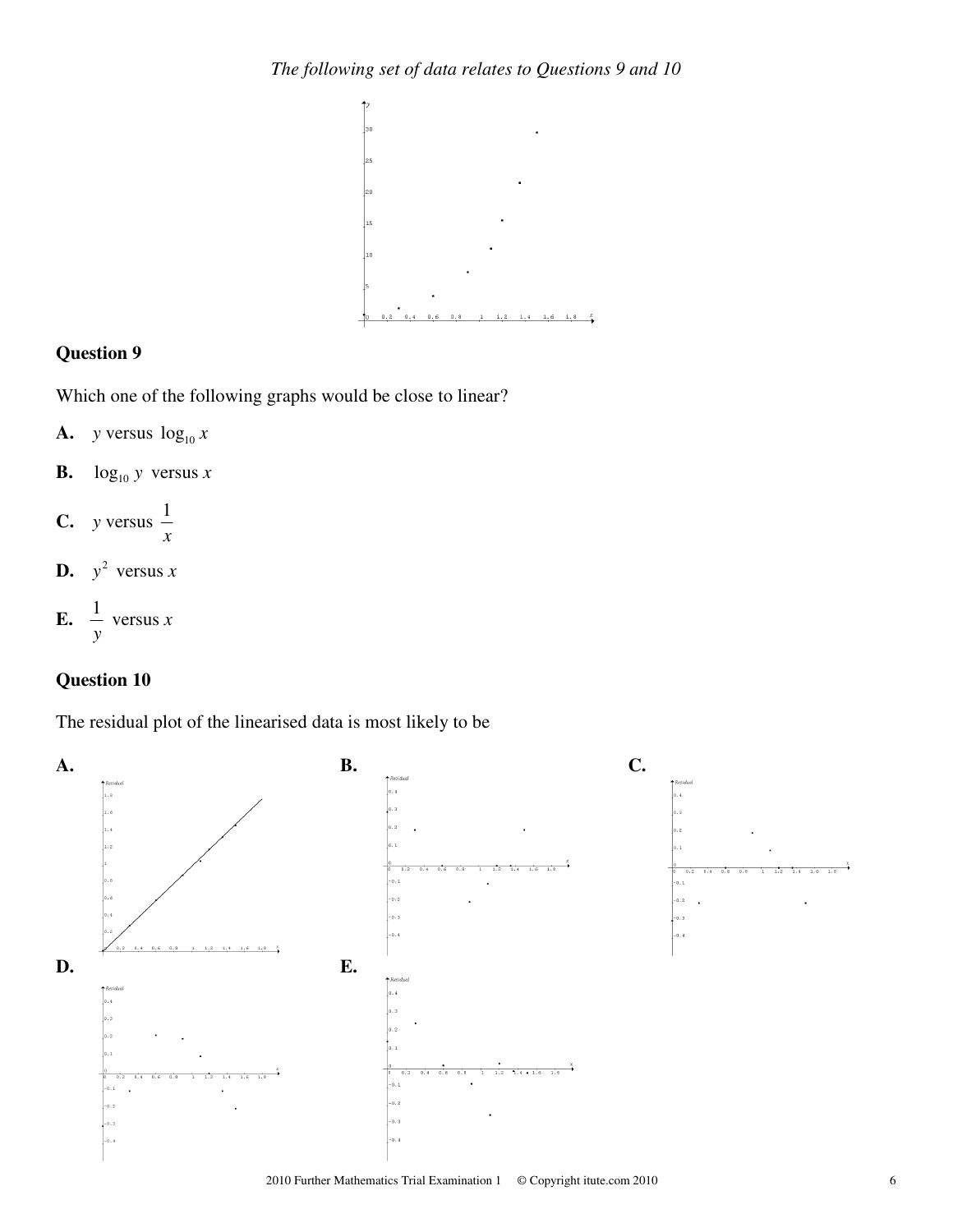#### *The following information relates to Questions 11 and 12*

| Month 2009-2010                         | Jul | Aug  | Sep | Oct | $\mathbf{r}$<br>Nov | Dec | Jan | Feb | Mar              | Apr | May   | Jun   |
|-----------------------------------------|-----|------|-----|-----|---------------------|-----|-----|-----|------------------|-----|-------|-------|
| Actual unemployment rate $\%$           | 5.8 | .∠.∪ | J.O | J.O | <u>.</u>            | 5.6 | ◡   | ن د | ن. ر             | ن د | ے . ۔ | ے . ۔ |
| Seasonally adjusted unemployment rate % | 5.8 | ິ.∪  | ◡.  | J.C | 0.C                 | ັ∙  | ے ، | ິ∘  | ىي ر             | O.4 | J.I   | ◡ ・   |
|                                         |     |      |     |     |                     |     |     |     | (www.abs.gov.au) |     |       |       |

The following table contains the actual and seasonally adjusted monthly unemployment rates in Australia.

#### **Question 11**

The seasonal index for January 2010 was closest to

- **A.** 0.96
- **B.** 0.99
- **C.** 1.00
- **D.** 1.01
- **E.** 1.04

#### **Question 12**

The 4-point moving average of the seasonally adjusted unemployment rate for January 2010 was closest to

- **A.** 5.50 %
- **B.** 5.45 %
- **C.** 5.40 %
- **D.** 5.38 %
- **E.** 5.35 %

#### **Question 13**

#### **Household computer and Internet access 1998 – 2000 Australia** (Copied from www.abs.gov.au)





Two trend lines for 1998 – 2000 data are shown above. Following the trends the percentage of households with computers would be approximately the same as the percentage of households with internet access by year

- **A.** 2006
- **B.** 2011
- **C.** 2016
- **D.** 2021
- **E.** 2026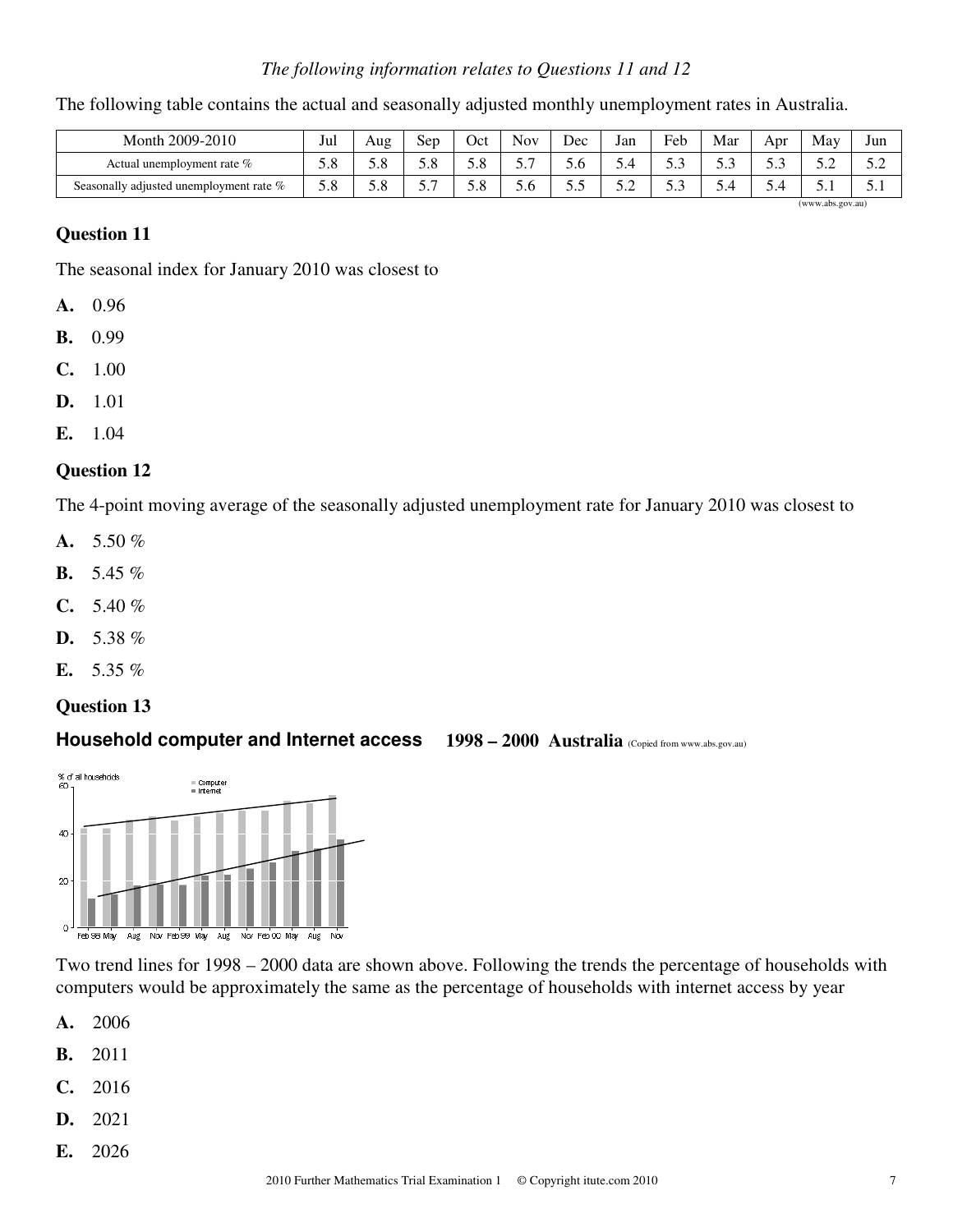# **SECTION B Instructions**

Answer **all** questions A correct answer scores 1, an incorrect answer scores 0. Marks will **not** be deducted for incorrect answers. **No** marks will be given if **more than one** answer is completed for any question.

## **Module 1: Number patterns**

#### **Question 1**

Spheres are stacked to form a *triangular* pyramid, i.e. a tetrahedron. The pyramid has five layers of spheres. The number of spheres used to form the pyramid is

- **A.** 35
- **B.** 37
- **C.** 39
- **D.** 40
- **E.** 41

#### **Question 2**

The  $3<sup>rd</sup>$ ,  $4<sup>th</sup>$ ,  $5<sup>th</sup>$  and  $6<sup>th</sup>$  terms of a sequence are 132, 159, 240 and 483 respectively. The first term of the sequence is

- **A.** 120
- **B.** 123
- **C.** 126
- **D.** 127
- **E.** 128

#### **Question 3**

The value of the series  $1 - 2 + 3 - 4 + 5 - 6 + \dots + 378 + 379$  is

- **A.** 188
- **B.** 189
- **C.** 190
- **D.** 191
- **E.** 192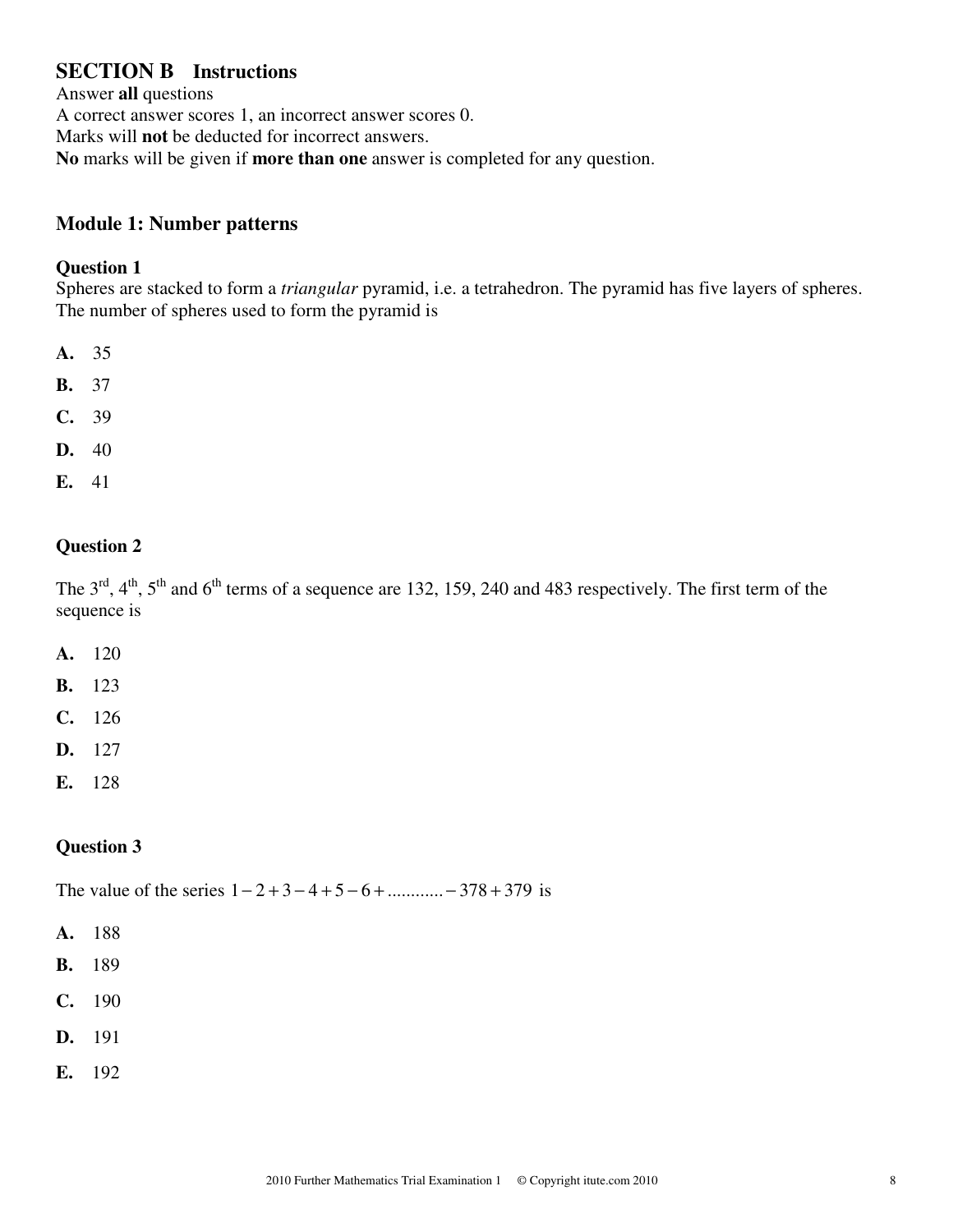#### *The following information relates to Questions 4 and 5*

A "superball" is dropped from a height of 5 metres above the ground. At each successive bounce it regains 90% of the previous height.

#### **Question 4**

The total distance (in metres) travelled by the "superball" *just before* the sixth bounce is closest to

- **A.** 34
- **B.** 36
- **C.** 38
- **D.** 40
- **E.** 42

# **Question 5**

The total distance (in metres) travelled by the "superball" for it to stop bouncing is closest to

**A.** 55

- **B.** 75
- **C.** 85
- **D.** 95
- **E.** 105

#### **Question 6**

|      | Given $t_{n+1} = \frac{1}{2}(10 - t_n)$ and $t_1 = -2$ , the value of $t_5$ is |
|------|--------------------------------------------------------------------------------|
| A. 3 |                                                                                |
|      | <b>B.</b> 3.25                                                                 |
|      | C. 3.5                                                                         |
| D. 4 |                                                                                |
| E. 6 |                                                                                |
|      |                                                                                |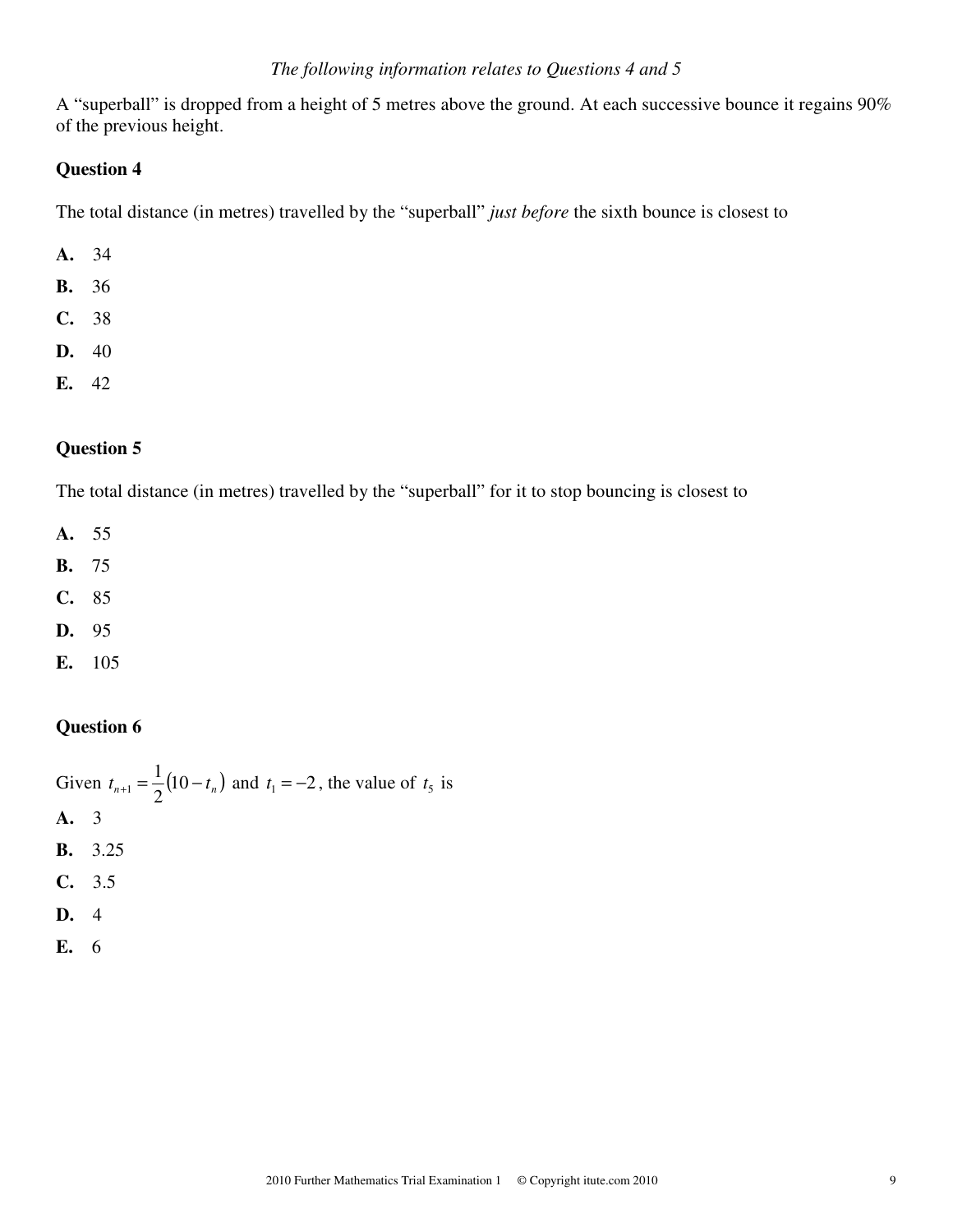Which one of the following diagram *CANNOT* be the graph of a sequence defined by  $t_{n+1} = at_n$ , where *a* is a real number?

**A.**

**B.**

**C.**

**D.**

**E.**

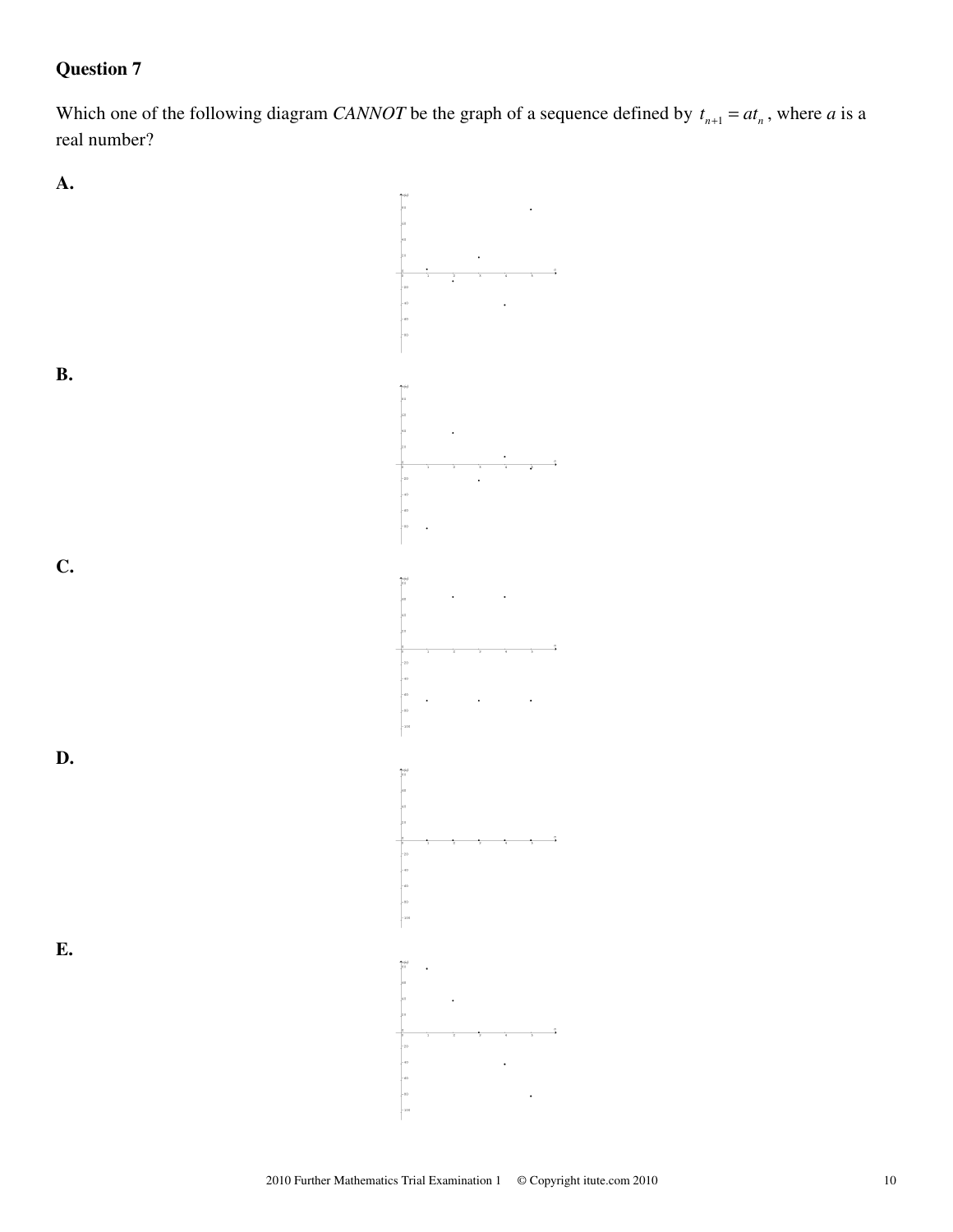A school had 200 students to start the first year of its operation. Each year 5% of the student population left the school but 50 new students were enrolled to start a new year.

#### **Question 8**

The total number of students to start the third year of operation of the school was

- **A.** 240
- **B.** 273
- **C.** 278
- **D.** 285
- **E.** 314

#### **Question 9**

Let  $t_n$  be the student population of the school at the start of its  $n^{th}$  year in operation. A difference equation to model the student population is

- **A.**  $t_{n+1} = 0.05t_n + 50$ ,  $t_1 = 200$
- **B.**  $t_{n+1} = t_n 5\% + 50$ ,  $t_1 = 200$
- **C.**  $t_{n+1} = 0.95t_n + 50$ ,  $t_1 = 200$
- **D.**  $t_{n+1} = 0.95(t_n + 50)$ ,  $t_1 = 200$
- **E.**  $t_{n+1} = 1.05(t_n + 50), t_1 = 200$

#### **Module 5: Networks and decision mathematics**

**Question 1** A connected planar graph has 11 edges. The total number of vertices and regions is

- **A.** 9
- **B.** 10
- **C.** 11
- **D.** 12
- **E.** 13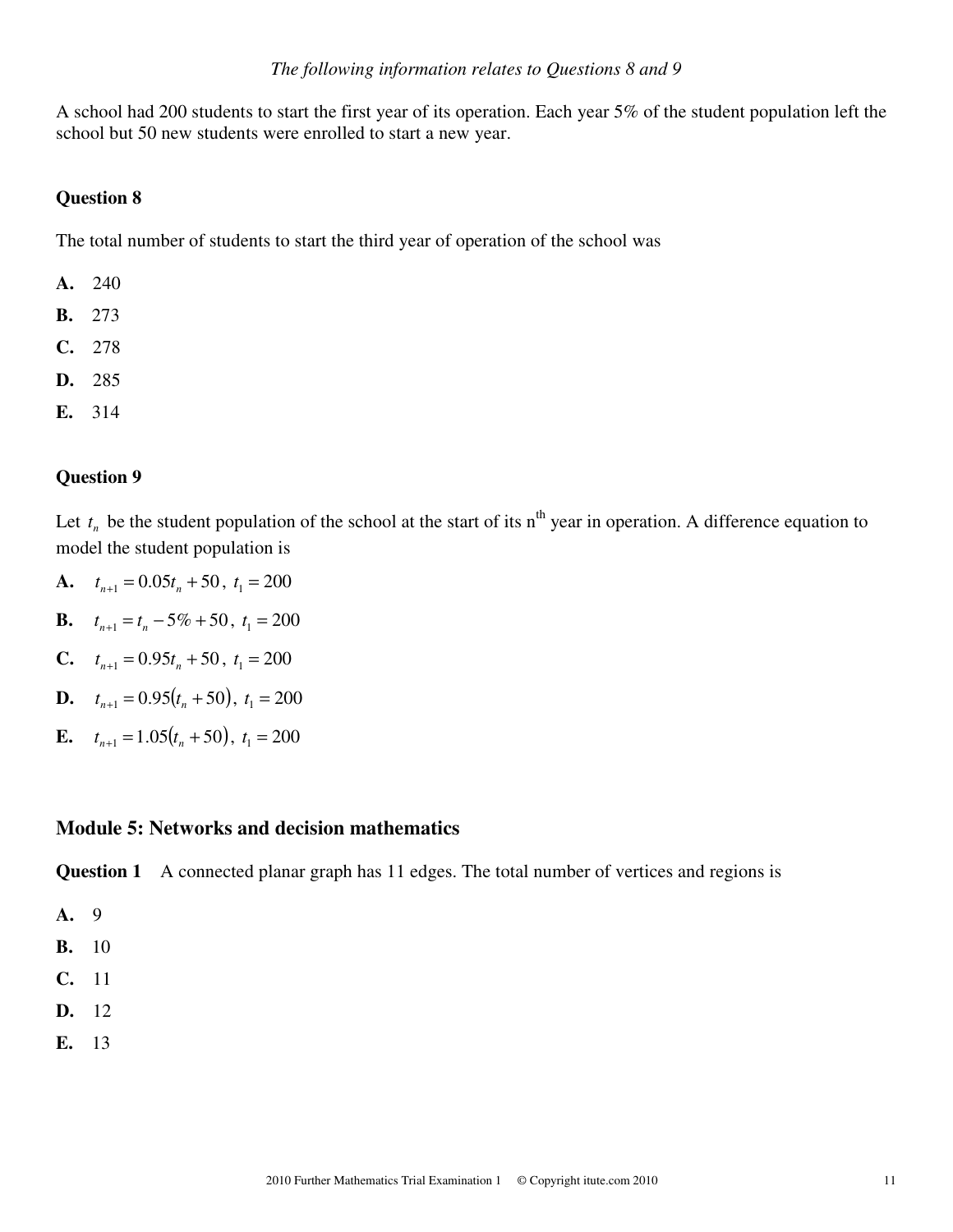

Which one of the following networks is NOT a minimum spanning tree of the graph above?

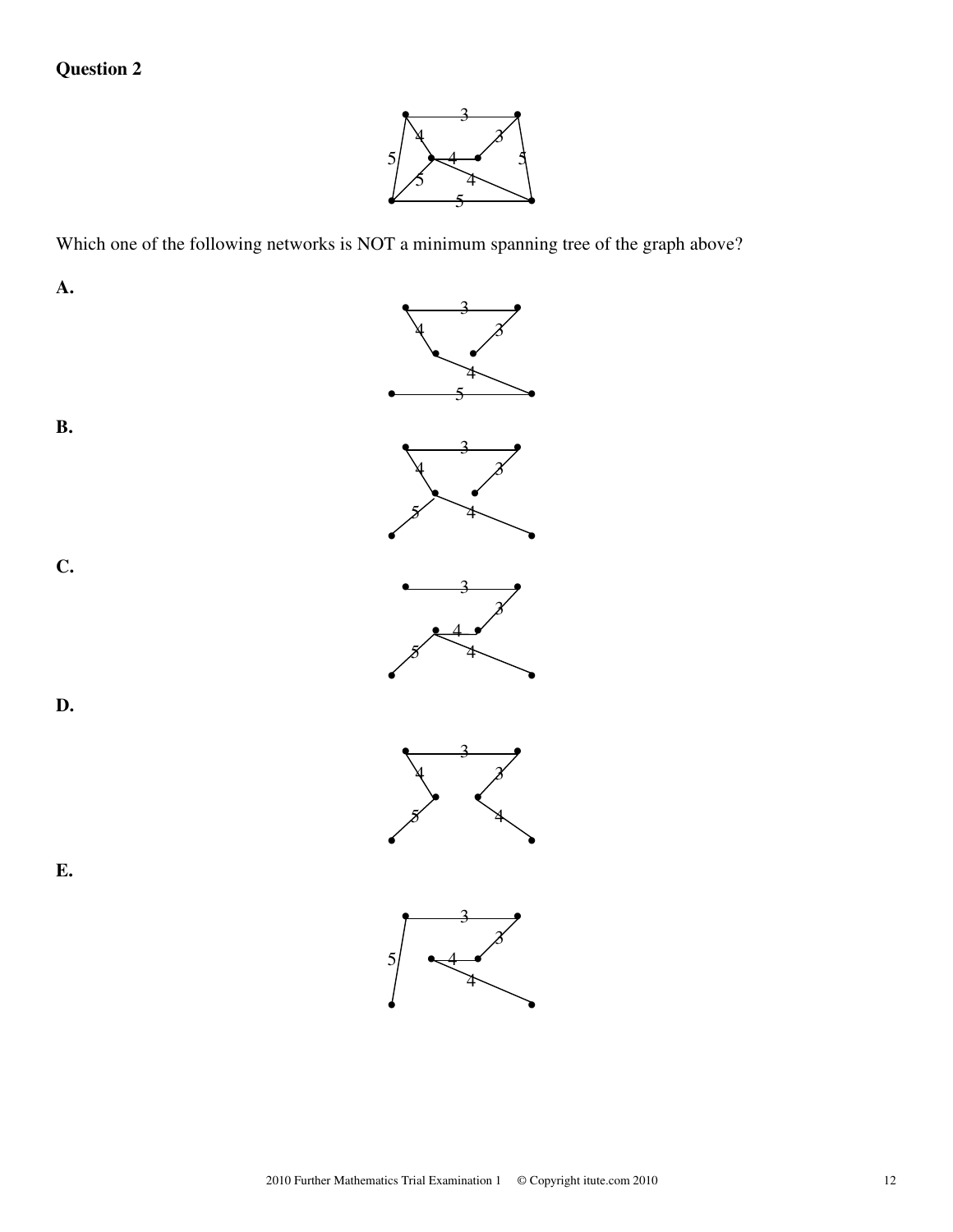

Which one of the following statements is NOT true about the planar graph shown above?

- **A.** The graph has an Eulerian path.
- **B.** The graph has an Eulerian circuit.
- **C.** The graph has an Eulerian path but not an Eulerian circuit.
- **D.** The graph has a Hamiltonian path and a Hamiltonian circuit.
- **E.** The graph has an Eulerian circuit and a Hamiltonian circuit.

**Question 4** Which one of the following matrices CANNOT be an adjacency matrix of an **undirected** graph?

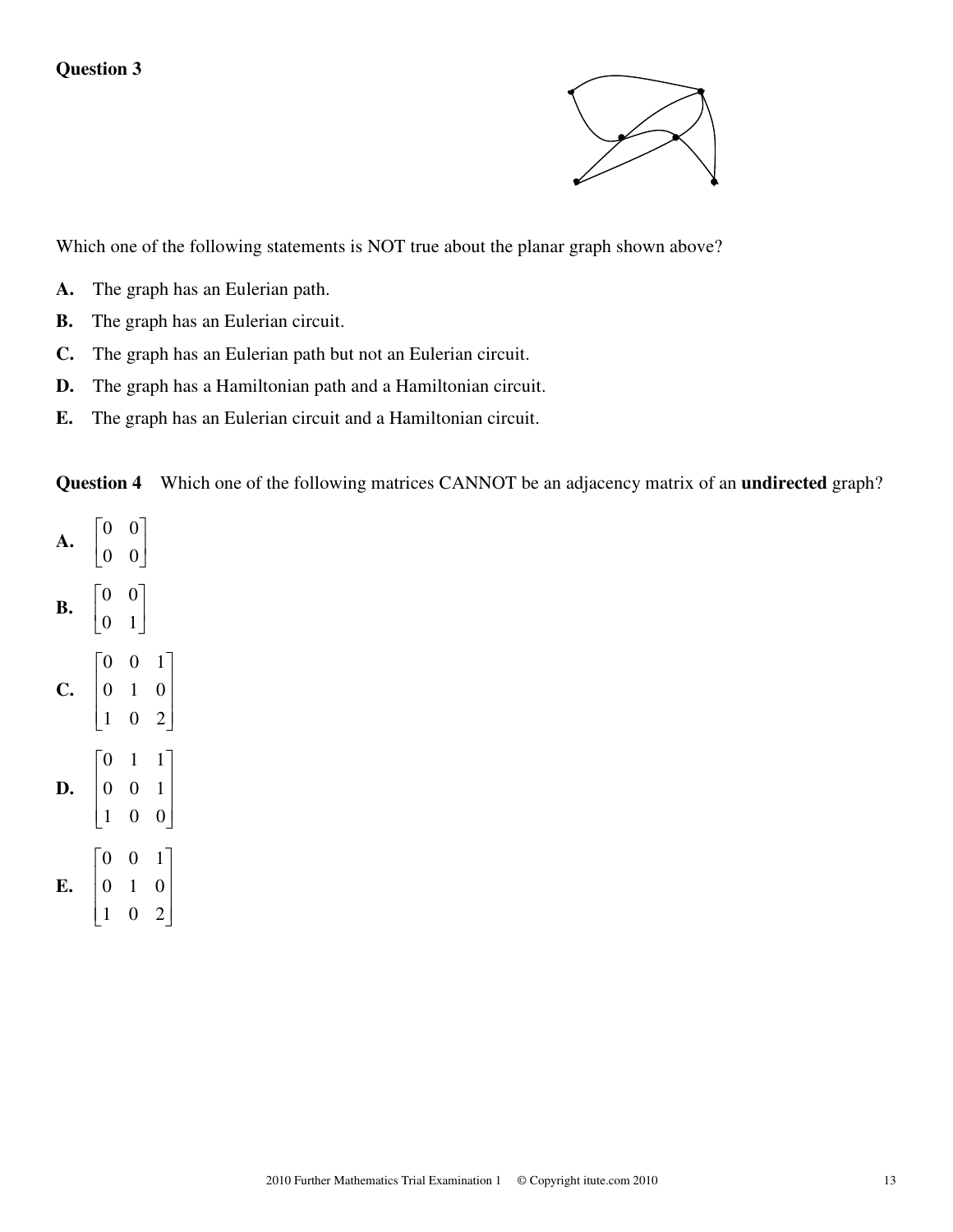

The digraph above represents a one-way-road network connecting locations P, Q, R and S. A matrix that shows the number of two-step paths between each pair of the locations is

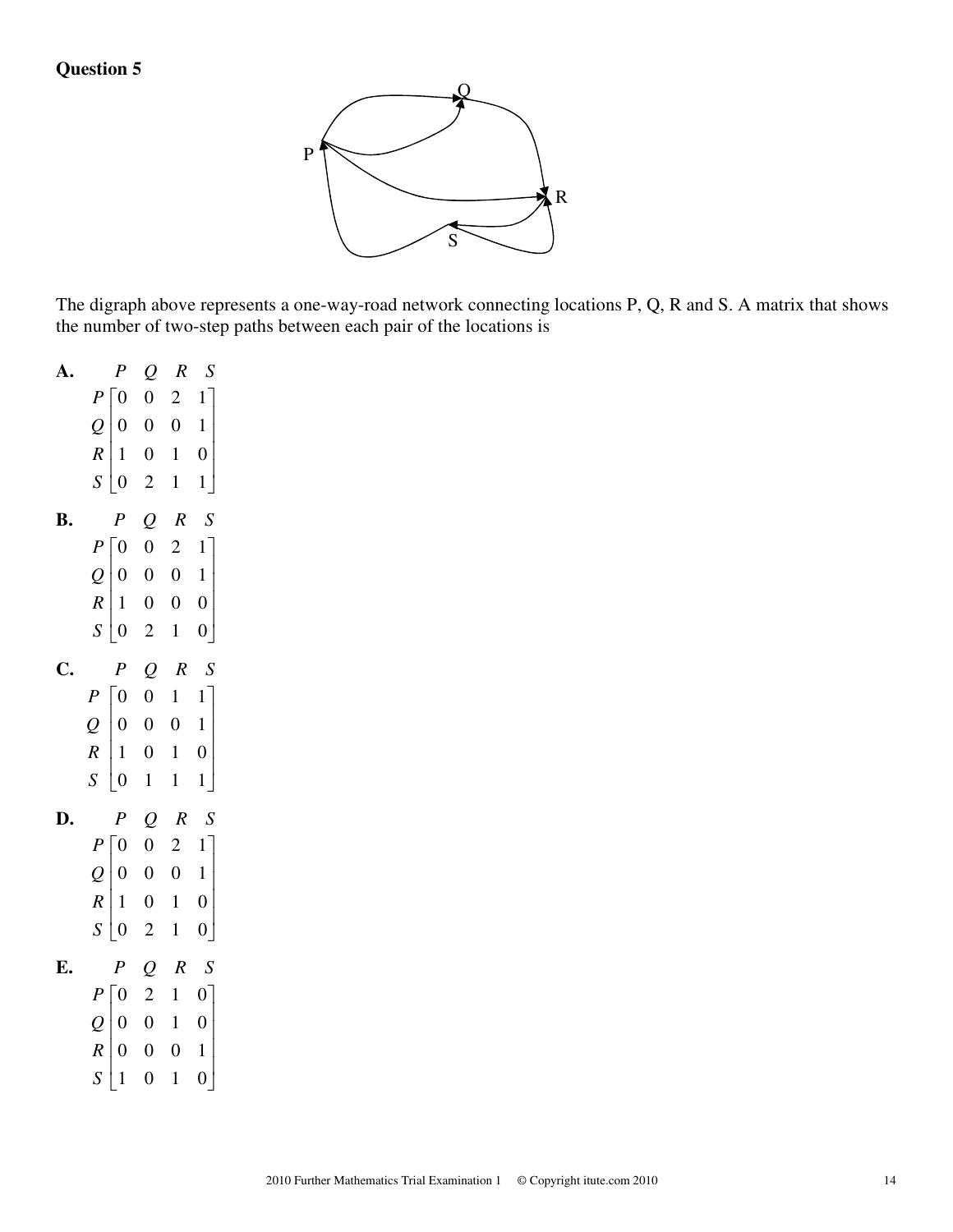The weighted digraph below shows the flow of water through a pipe network connecting five locations P, Q, R, S and T. Each number next to a pipe indicates the maximum flow rate of the pipe. A cut (dotted curve) is drawn across three pipes.





- **A.** 37
- **B.** 19
- **C.** 13
- **D.** 5
- **E.** 0

**Question 7** From location P to location T the maximum flow rate is

- **A.** 48
- **B.** 46
- **C.** 39
- **D.** 34
- **E.** 33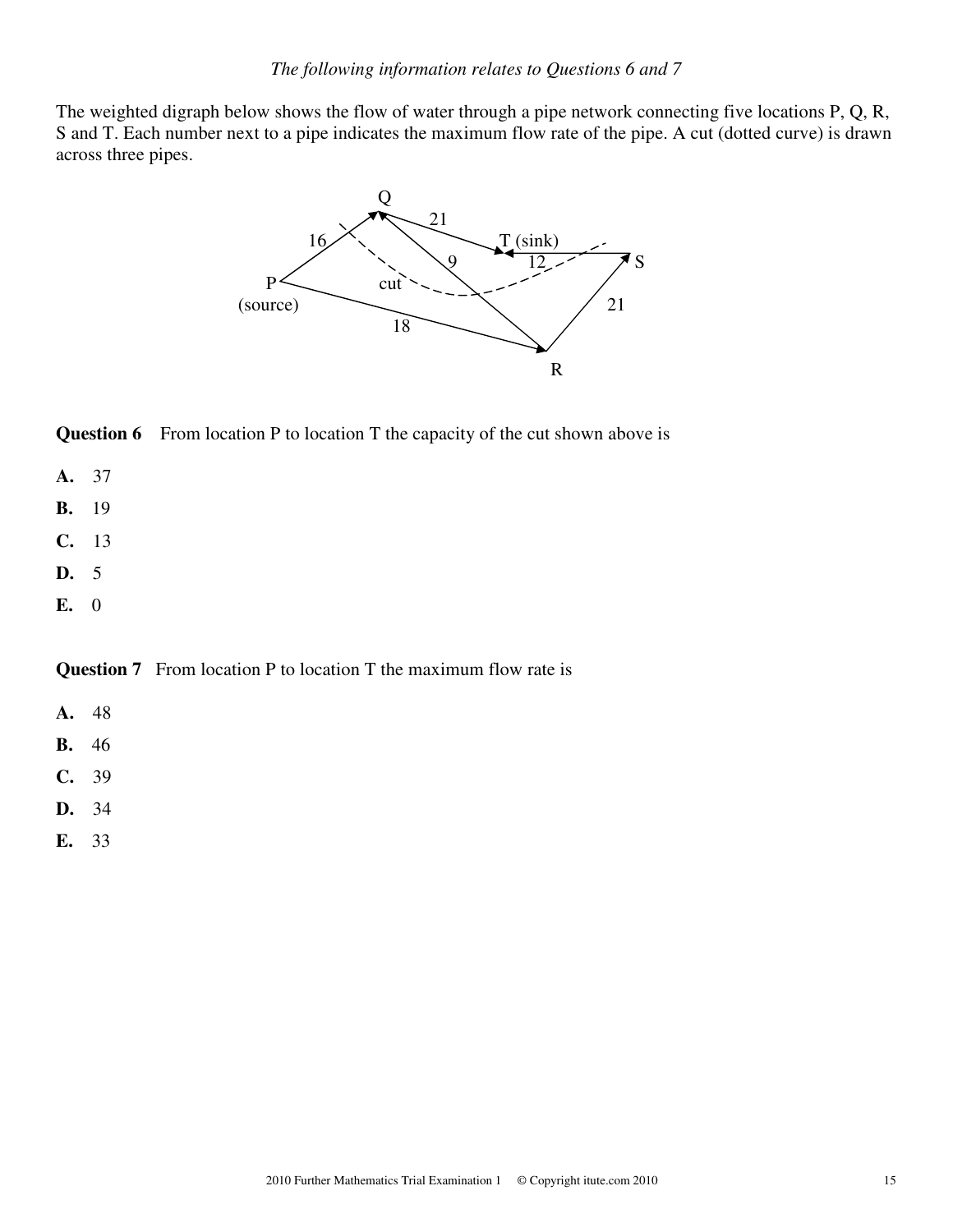

The directed graph above indicates the activities (A to K) which are required to complete a project. The number next to an activity indicates the time in hours required for the activity.

**Question 8** The critical path for the project is

- **A.** A-H
- **B.** B-E-I
- **C.** A-D-E-I
- **D.** C-F-G-I
- **E.** C-F-J-K

**Question 9** If it is possible to shorten the time for activity H by an hour and activity F by 9 hours, the time (hours) required to complete the project is

- **A.** 21
- **B.** 22
- **C.** 23
- **D.** 24
- **E.** 25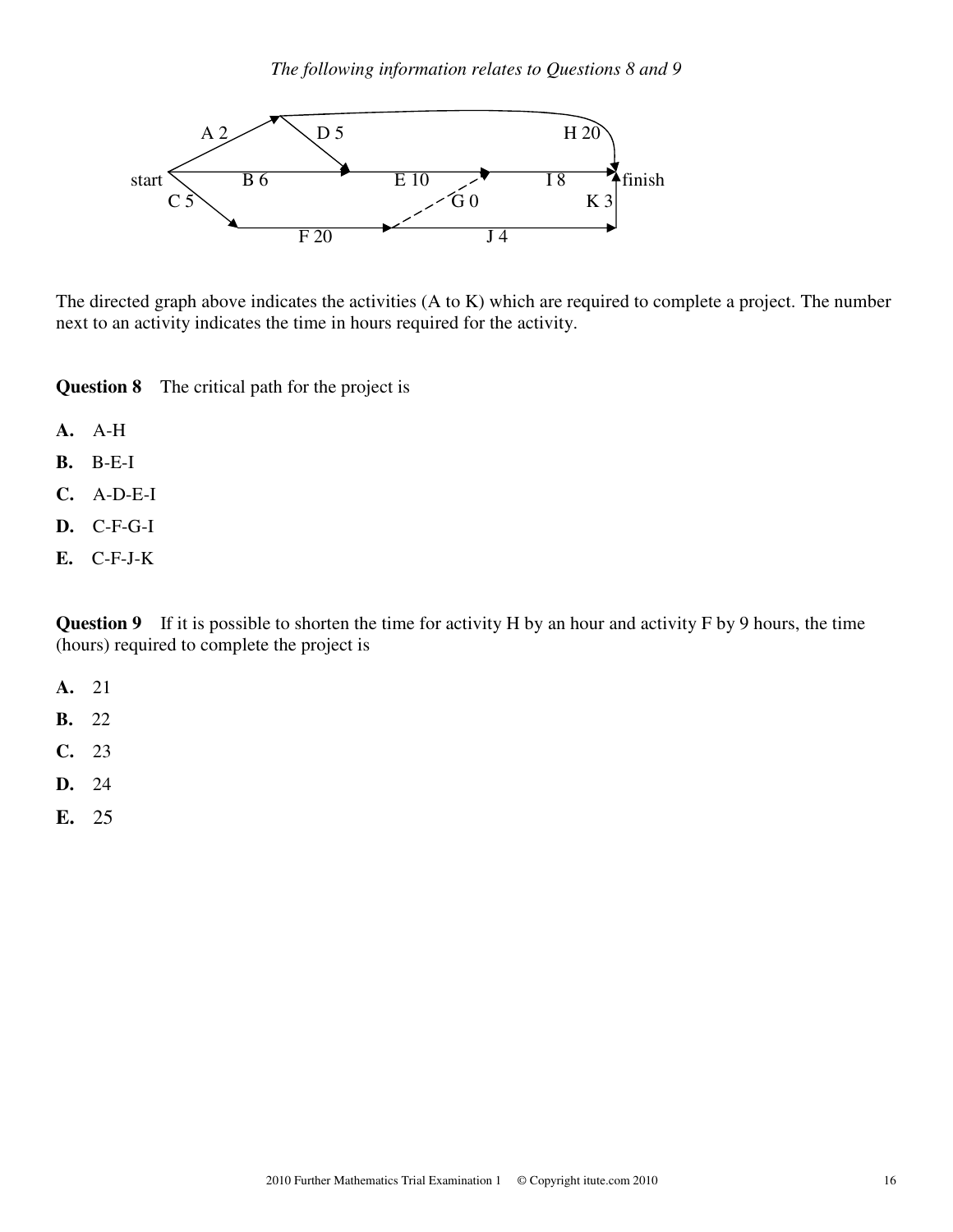# **Module 6: Matrices**

# **Question 1**

If 
$$
\begin{bmatrix} 2 & -1 \\ 1 & 0 \end{bmatrix} - 3 \begin{bmatrix} -2 & a \\ b & 1 \end{bmatrix} = \begin{bmatrix} 8 & 2 \\ -2 & -3 \end{bmatrix}
$$
 then *a* is equal to  
\n**A.** -2  
\n**B.** -1  
\n**C.** 0  
\n**D.** 1  
\n**E.** 2

# **Question 2**

If 
$$
\begin{bmatrix} 1 & b \\ a & -1 \end{bmatrix} \begin{bmatrix} -4 & b \\ b & 2 \end{bmatrix} = \begin{bmatrix} 0 & 3b \\ -2 & -4 \end{bmatrix}
$$
 then the value of *b* is  
\n**A.**  $\pm 2$   
\n**B.** 2  
\n**C.** -2  
\n**D.**  $\pm 16$   
\n**E.** undefined

# **Question 3**

$$
\begin{bmatrix} 3 & m \ -2 & n \end{bmatrix}
$$
 does not have an inverse when  $\frac{m}{n}$  is equal to  
\n**A.** 1  
\n**B.** -1  
\n**C.** 0  
\n**D.** -1.5  
\n**E.** 1.5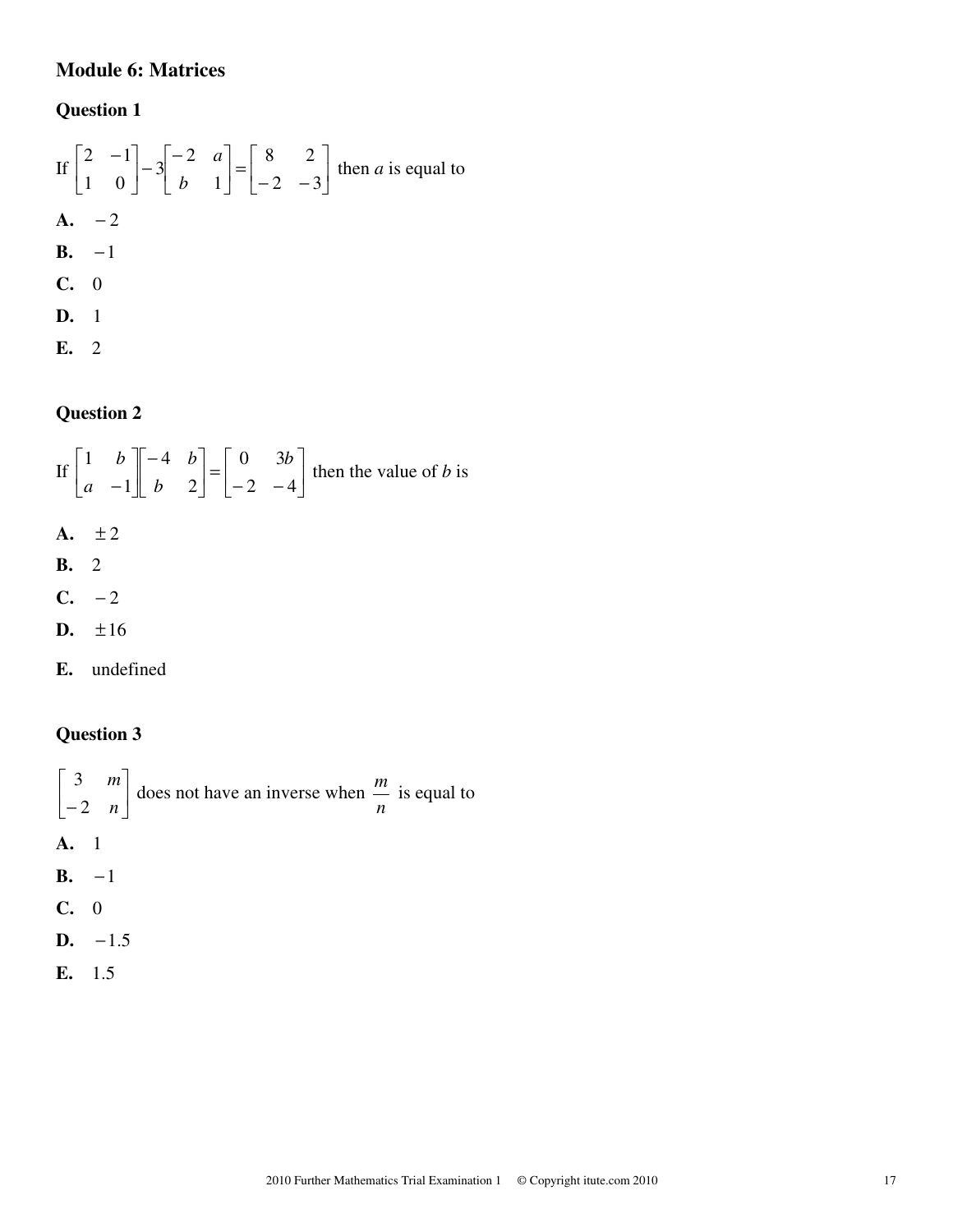The system of simultaneous equations

$$
z+y+2=0
$$

$$
x-2y-3=0
$$

$$
3z-y=0
$$

can be solved by using the matrix equation

**A.** 
$$
\begin{bmatrix} 1 & 1 & 2 \ 1 & -2 & -3 \ 3 & -1 & 0 \ \end{bmatrix} \begin{bmatrix} x \ y \ z \end{bmatrix} = \begin{bmatrix} 0 \ 0 \ 0 \end{bmatrix}
$$
  
\n**B.** 
$$
\begin{bmatrix} 1 & 1 \ 1 & -2 \ 3 & -1 \ \end{bmatrix} \begin{bmatrix} x \ y \ z \end{bmatrix} = \begin{bmatrix} -2 \ 3 \ 0 \end{bmatrix}
$$
  
\n**C.** 
$$
\begin{bmatrix} 1 & 1 & 0 \ 1 & -2 & 0 \ 3 & -1 & 0 \ \end{bmatrix} \begin{bmatrix} x \ z \end{bmatrix} = \begin{bmatrix} -2 \ 3 \ 0 \end{bmatrix}
$$
  
\n**D.** 
$$
\begin{bmatrix} 1 & 1 & 3 \ 1 & -2 & -1 \ \end{bmatrix} \begin{bmatrix} x \ y \ z \end{bmatrix} = \begin{bmatrix} -2 \ 3 \ 0 \end{bmatrix}
$$
  
\n**E.** 
$$
\begin{bmatrix} 1 & 0 & 1 \ 3 & 0 & -1 \ 0 & 1 & -2 \ \end{bmatrix} \begin{bmatrix} x \ y \ z \end{bmatrix} = \begin{bmatrix} -2 \ 0 \ 0 \end{bmatrix}
$$

#### **Question 5**

The cost prices of three different notebook computers are \$649, \$749 and \$849 respectively. Each computer is marked up to 1.5 times its cost price and then discounted by \$45. The selling price of each of these three notebook computers can be determined by evaluating

**A.** 
$$
\begin{bmatrix} 649 \\ 749 \\ 849 \end{bmatrix} - [45]
$$
  
\n**B.**  $1.5 \times \begin{bmatrix} 649 \\ 749 \\ 849 \end{bmatrix} - 45$   
\n**C.**  $\begin{bmatrix} 1.5 \\ 749 \\ 849 \end{bmatrix} - \begin{bmatrix} 45 \\ 45 \\ 849 \end{bmatrix}$   
\n**D.**  $1.5 \times \begin{bmatrix} 649 \\ 749 \\ 45 \end{bmatrix} - \begin{bmatrix} 45 \\ 45 \\ 45 \end{bmatrix}$   
\n**E.**  $\begin{bmatrix} 1.5 \\ 1.5 \\ 1.5 \\ 849 \end{bmatrix} \begin{bmatrix} 45 \\ 749 \\ 45 \end{bmatrix} - \begin{bmatrix} 45 \\ 45 \\ 45 \end{bmatrix}$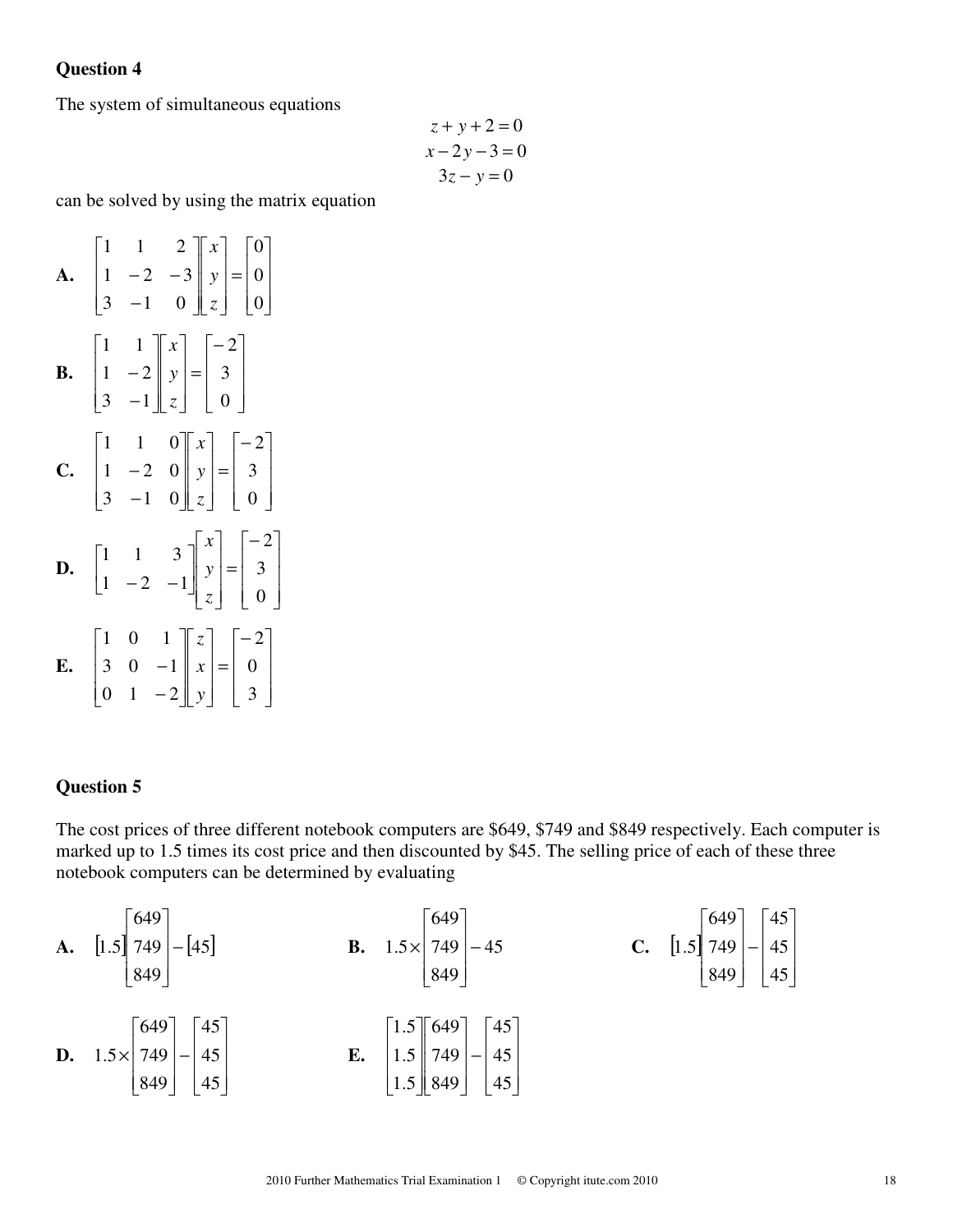Everyday a person must have exactly one cup of hot drink (either tea or coffee). If tea is consumed in one day, the probability that tea is consumed again the next day is 0.80. If coffee is consumed in one day, the probability that tea instead is consumed the next day is 0.30.

#### **Question 6**

A transition matrix that can be used to represent this situation is

 one day **A.** 20.0 70.0 80.0 30.0 next day one day **B.** 30.0 70.0 80.0 20.0 next day one day **C.** 20.0 30.0 80.0 70.0 next day one day **D.** 70.0 30.0 80.0 20.0 next day one day **E.** 20.0 80.0 70.0 30.0 next day

#### **Question 7**

In a year (365 days) the total number of cups of tea consumed by the person is closest to

**A.** 290

- **B.** 250
- **C.** 220
- **D.** 190
- **E.** 183